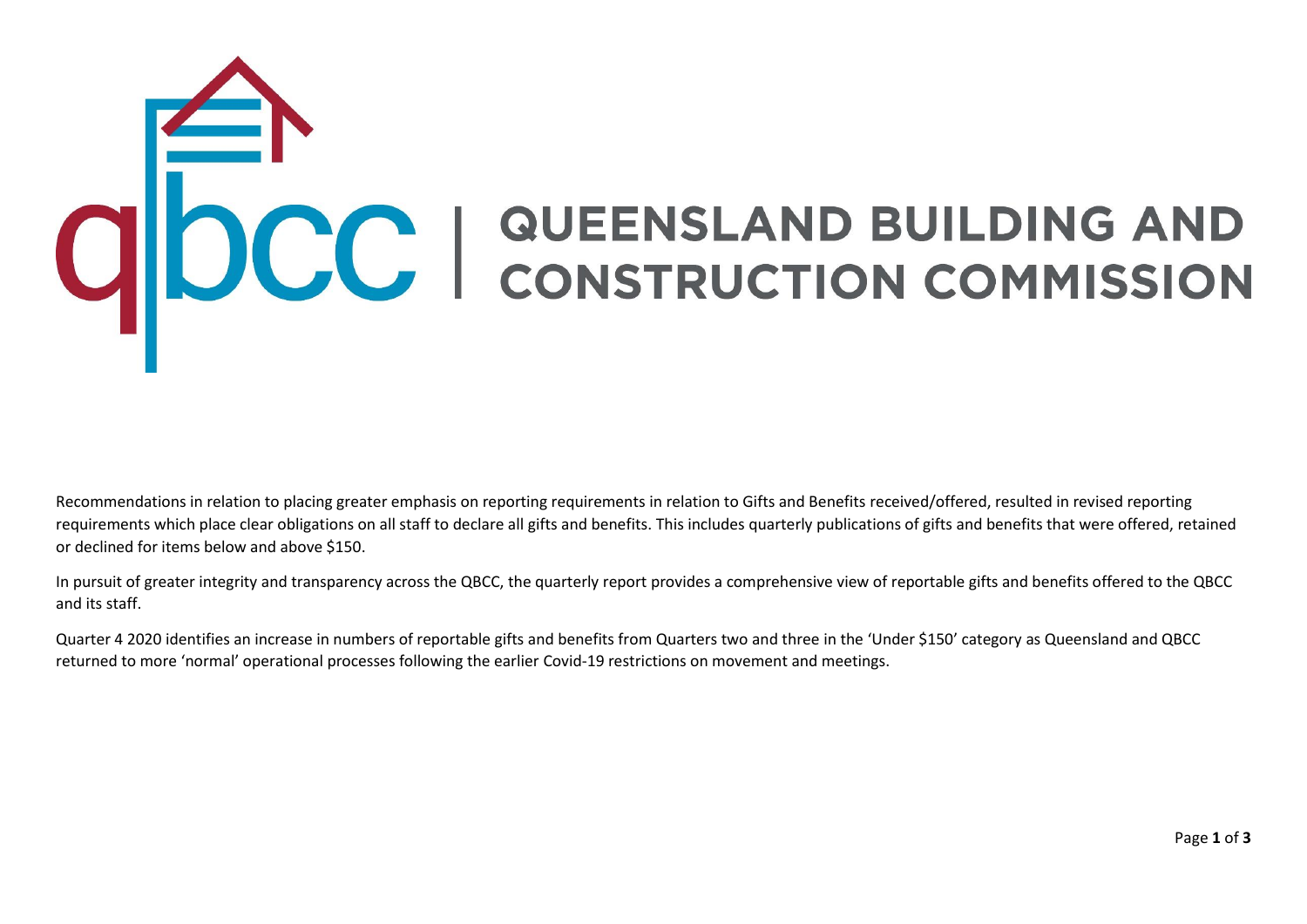## **Reportable Gifts and Benefits Register – Under \$150**

Quarter 4: 1 October 2020 – 31 December 2020

| Date given<br>or received | <b>Description of donation,</b><br>gift or benefit            | <b>Retail</b><br><b>Value</b> | Name of<br>gifter/donor                        | Name of<br>recipient  | <b>Gift received was:</b><br>a) Retained by employee<br>b) Retained by agency<br>c) Declined by employee<br>d) Declined by agency | <b>Reason for accepting,</b><br>giving or declining<br>gift | <b>Name of</b><br>accountable<br>officer |
|---------------------------|---------------------------------------------------------------|-------------------------------|------------------------------------------------|-----------------------|-----------------------------------------------------------------------------------------------------------------------------------|-------------------------------------------------------------|------------------------------------------|
|                           |                                                               |                               | Homeowner                                      |                       |                                                                                                                                   |                                                             |                                          |
| 19/10/2020                | <b>Ferrero Chocolates</b>                                     | \$8                           | (Mrs Trost)                                    | Lorraine Cannell      | Retained by employee                                                                                                              | Courtesy                                                    | David Garland                            |
| 26/11/2020                | Attendance - End of Year<br>Christmas Lunch                   | \$100                         | <b>MPAQ</b><br>Women's<br>Plumbing<br>Alliance | Kate Raymond          | Retained by employee                                                                                                              | Stakeholder<br>networking and<br>relationship building      | David Garland                            |
| 26/11/2020                | Attendance - End of Year<br>Christmas Lunch                   | \$100                         | <b>MPAQ</b><br>Women's<br>Plumbing<br>Alliance | <b>Stacey Ozolins</b> | Retained by employee                                                                                                              | Stakeholder<br>networking and<br>relationship building      | David Garland                            |
| 13/11/2020                | Lunch                                                         | \$50                          | Penny Sahini                                   | <b>Brett Bassett</b>  | Retained by employee                                                                                                              | Relationship building                                       | Dick Williams                            |
| 27/11/2020                | Attendance - HIA Building<br><b>Women Awards</b><br>Luncheon  | \$132                         | <b>HIA Queensland</b>                          | <b>Stacey Ozolins</b> | Retained by employee                                                                                                              | Stakeholder<br>networking and<br>relationship building      | David Garland                            |
| 4/12/2020                 | Attendance - HIA<br><b>Sunshine Coast</b><br>Chairman's Lunch | \$95                          | <b>HIA Sunshine</b><br>Coast                   | Paul Riches           | Retained by employee                                                                                                              | Stakeholder<br>networking and<br>relationship building      | David Garland                            |
| 4/12/2020                 | Attendance - HIA<br><b>Sunshine Coast</b><br>Chairman's Lunch | \$95                          | <b>HIA Sunshine</b><br>Coast                   | Dani Benstead         | Retained by employee                                                                                                              | Stakeholder<br>networking and<br>relationship building      | David Garland                            |